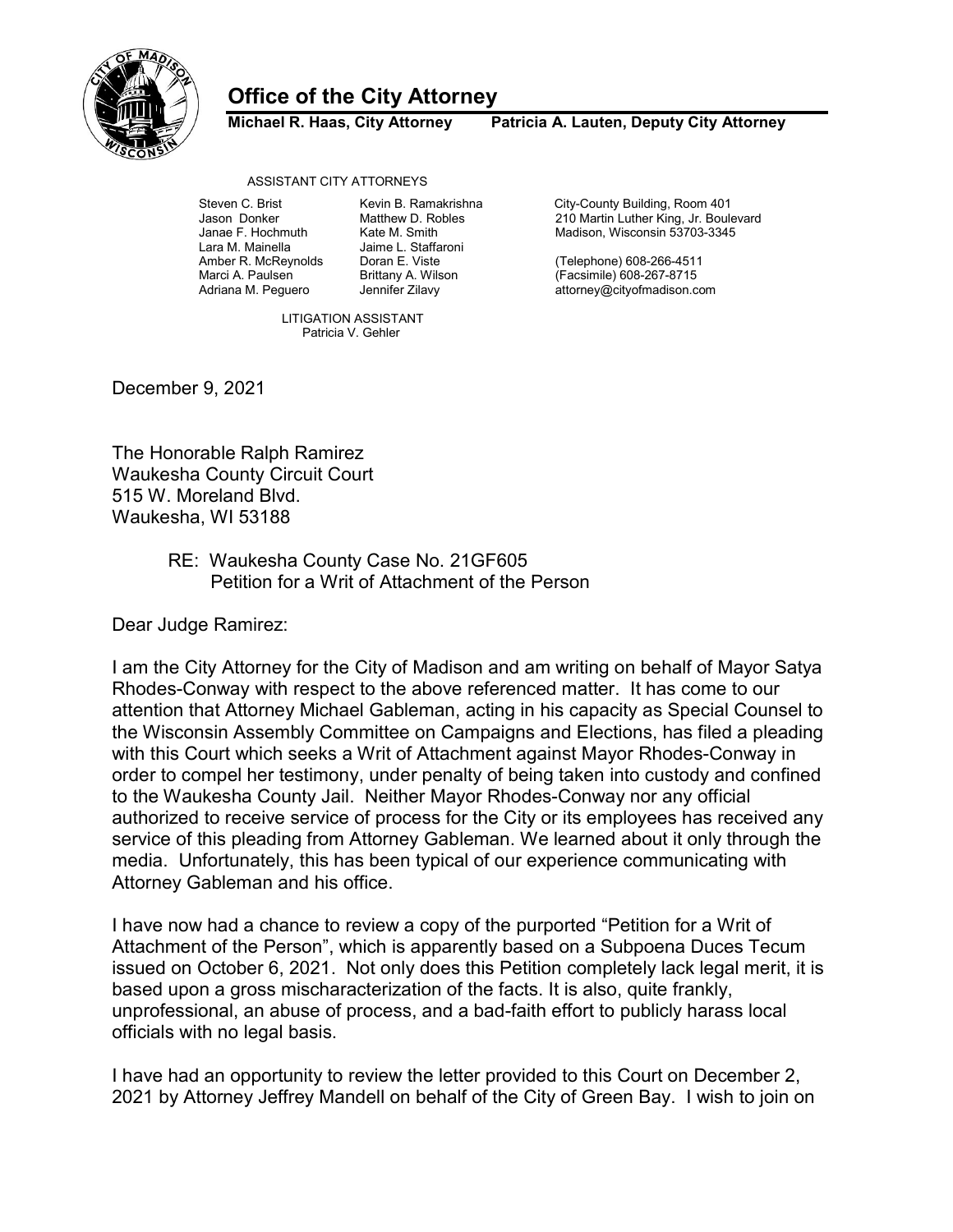December 9, 2021 Page 2

behalf of Mayor Rhodes-Conway in the legal arguments that Attorney Mandell has made. Along with Attorney Mandell, I note that some of the legal issues involved in this matter are squarely before the Dane County Circuit Court in Wis. Elections Comm'n, et al. v. Wis. Assembly, et al., No. 2021CV2552 (Dane Cnty. Cir. Ct.). It is particularly troubling that, in the 94 pages that Attorney Gableman submitted in support of the requested writs in this case, he made no mention of that pending matter which is fully briefed and scheduled for a hearing on December 23, 2021. For the reasons described below, it also troubling that he initiated a civil matter for the sole purpose of asking this Court to issue a Writ of Attachment of Mayor Rhodes-Conway, apparently with no intent to communicate about this action with the Mayor or the Mayor's counsel.

I do not intend to repeat the legal arguments outlined by Attorney Mandell, but it is important that the Court is aware of pertinent facts with respect to the City of Madison's contacts and communications with Attorney Gableman and his staff as they relate to the pending dispute concerning the validity of, and the means of complying with, the subpoena involving Mayor Rhodes-Conway. These facts demonstrate that the Mayor and the City have at all times acted reasonably and it is the Attorney Gableman's conduct which has not been reasonable. For weeks the Mayor has been publicly stating that she is willing to testify before Attorney Gableman in public and before the legislative committee he represents, and Attorney Gableman has not responded to that offer in any way.

The Mayor was served with a Subpoena Duces Tecum on October 6, 2021 commanding her to appear in person on October 22, 2021 at the office of the Special Counsel to give evidence and testimony related to the November 2020 General Election. Included with the Subpoena was an extensive list of documents pertaining to the election which the Special Counsel requested the Mayor produce. A similar list of requested documents was included in a Subpoena Duces Tecum issued to the Madison City Clerk on October 1, 2021 as well as a Subpoena For Deposition issued on October 6, 2021 to the City requesting the attendance of the person most knowledgeable in regard to the November 2020 General Election. The Subpoena For Deposition also included a list of Topics of Testimony, which was not included with either Subpoena Duces Tecum that was issued to Mayor Rhodes-Conway or City Clerk Maribeth Witzel-Behl.

After I left one telephone message and sent two email messages to the Special Counsel's Office, I received a telephone call from Attorney Andrew Kloster on behalf of Attorney Gableman. Attorney Kloster stated that, for the time being, the Special Counsel was only requesting from the City documents that it had provided in response to separate public records requests related to the 2020 General Election, and that no witnesses would be required to appear in response to the subpoenas issued to the City's Mayor, Clerk or person most knowledgeable about the election. I received a confirmation email from Attorney Kloster on October 8, 2021 specifically stating that "If and when we have follow-up questions or specific production requests pursuant to the subpoena, we are confident in your assurances that your office will continue to be as cooperative as you have already agreed to be."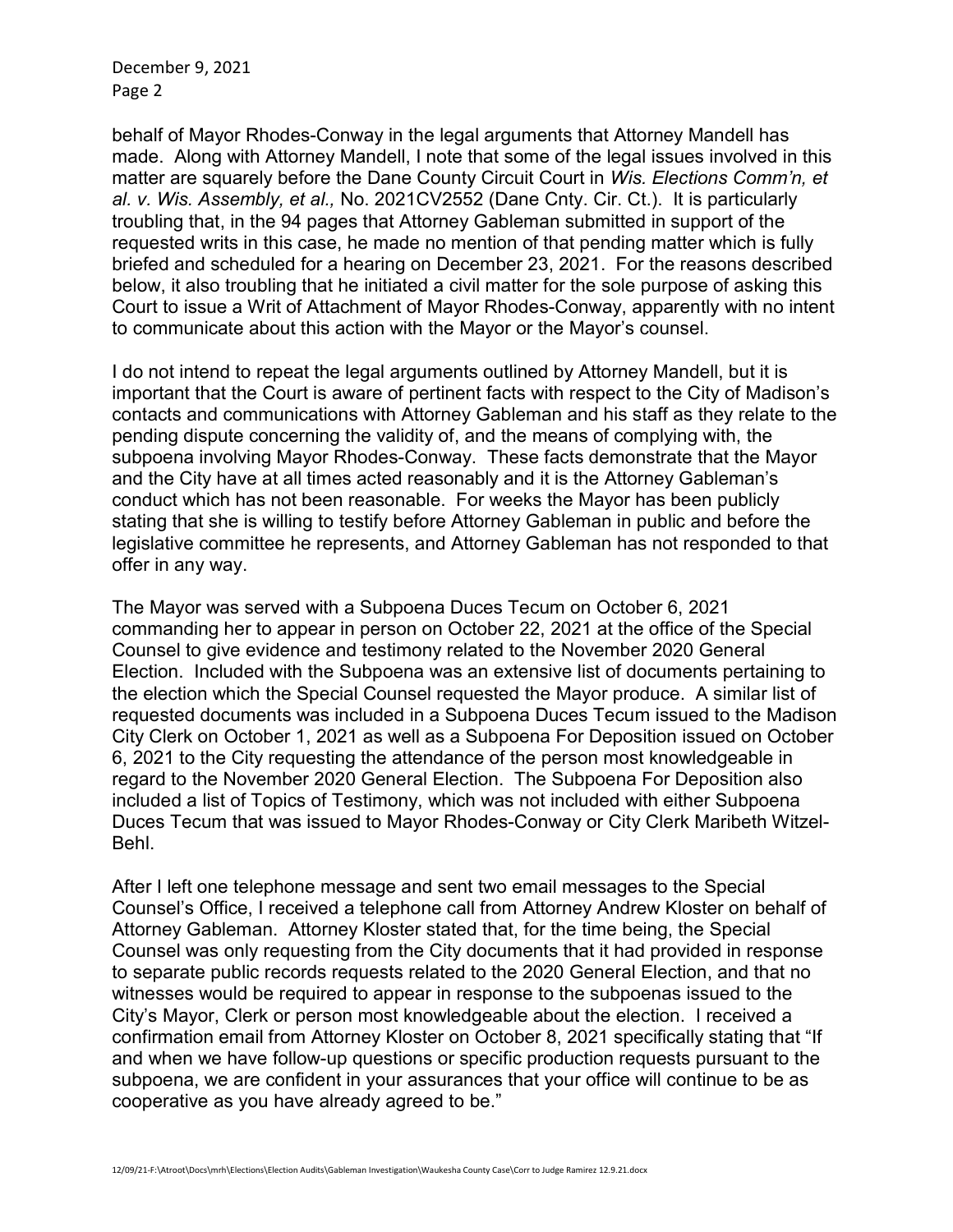December 9, 2021 Page 3

The following day, I received a telephone call from Attorney Gableman to clarify our understanding regarding the City's obligations under the subpoenas. Attorney Gableman clarified that he viewed the Subpoena Duces Tecum issued to the Mayor as being necessary only for purposes of the producing records, in contrast to the Subpoena For Testimony issued to the person most knowledgeable who he may wish to interview at some point. Attorney Gableman specifically stated that he was reserving the right to request the presence of the Mayor or other City officials, but that currently he was not requiring attendance at depositions provided that the City produced documents as agreed to with Attorney Kloster, although he might do so in the future.

On October 14, 2021, the City provided voluminous records to the Special Counsel as we had agreed. In a transmittal letter, I confirmed the City's understanding that Mayor Rhodes-Conway was not required to appear for a deposition on October 22, 2021, and that we would wait to hear as to whether Attorney Gableman wished to schedule a deposition for the person most knowledgeable. The letter stated that the City was willing to cooperate if we received more specific requests from the Special Counsel, and also that the City would need more details about the location and forum of any deposition as well as specific topics that he wished to explore.

As noted in Attorney Mandell's correspondence, Attorney Gableman publicly stated that all of the municipalities targeted by his investigation had voluntarily complied with his subpoenas. At that point, the parties shared an understanding that, while Attorney Gableman could renew or add to requests for testimony or documents, the Special Counsel's office was focused on reviewing tens of thousands of documents submitted by the municipalities and City officials were not obligated to appear for a deposition until further notice.

On October 21, 2021, I received the email from Attorney Gableman which is included in the Petition in this matter, and which is attached. The email solely addressed the deposition issued to the person most knowledgeable. In the case of the City of Madison, the person most knowledgeable is the City Clerk. The email stated that Attorney Gableman was continuing the return date for that individual to November 15, 2021. The email did not address the subpoena issued to Mayor Rhodes-Conway.

On November 2, 2021, I emailed a letter to Attorney Gableman, which is also attached, outlining the City's position regarding the subpoena to the person most knowledgeable about the election. As to that subpoena, my letter confirmed that the continuance date of November 15, 2021 was intended to give both parties additional time to reach an understanding of the scope and nature of the topics to be addressed in the deposition. I noted the new and pending litigation in Dane County Circuit Court which was likely to resolve legal issues regarding subpoenas issued to the City of Madison. My letter to Attorney Gableman concluded:

Under these circumstances, and because we have received no further request from you, I am reiterating our understanding that no official from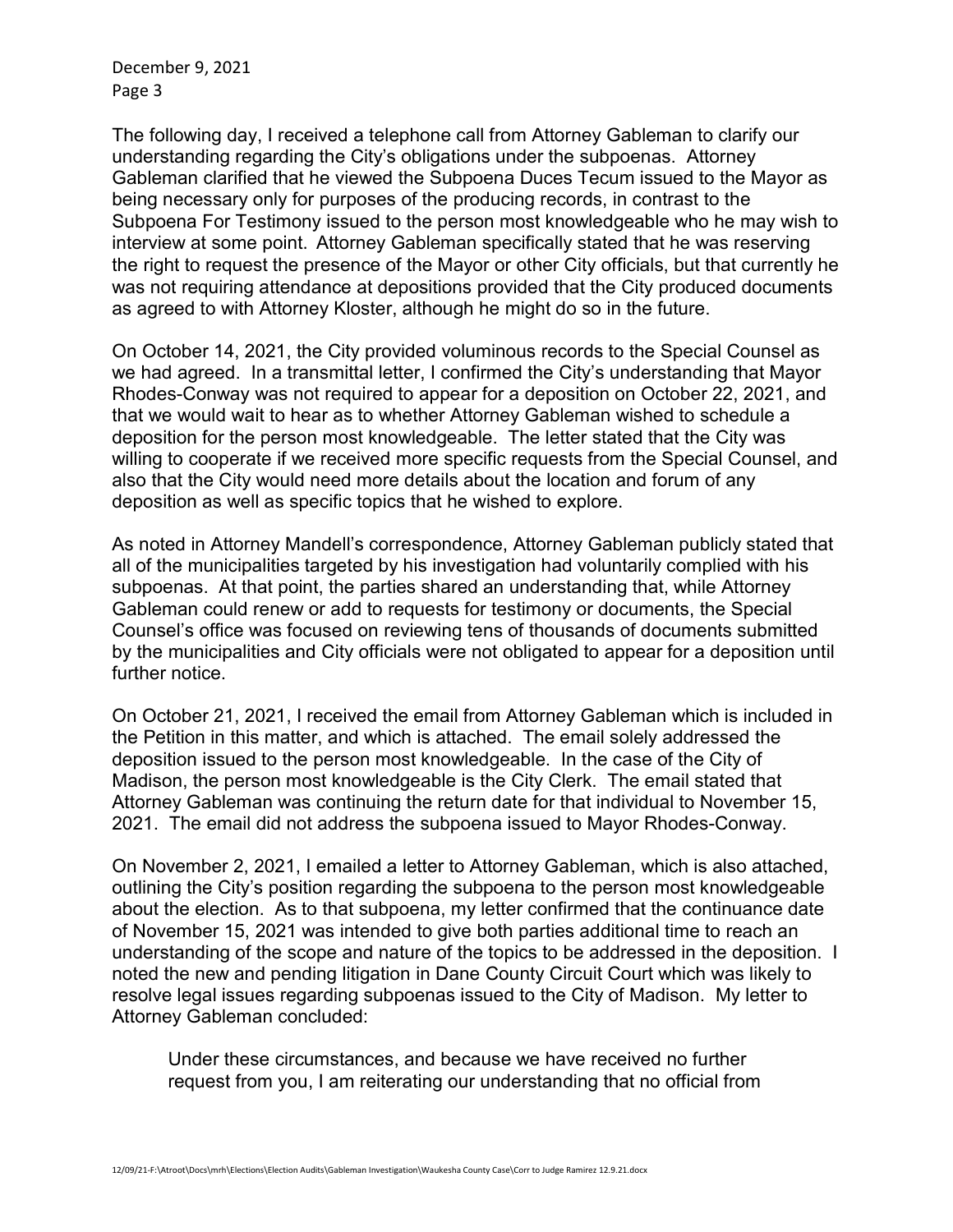December 9, 2021 Page 4

> the City of Madison is required to appear on November 15, 2021 unless we are provided with a more specific scope of inquiry and reach an agreement on other details such as the format and length of any deposition. Please contact me if you have any questions regarding this correspondence.

While other municipalities targeted by the Special Counsel received responses to similar letters, the City of Madison has received no communication from Attorney Gableman since sending this letter on November 2, 2021. The City has not even received the Petition for Writ of Attachment from the Special Counsel. This is the sum of the "negotiations with the City attorney" referenced in the Special Counsel's Petition.

I provide this factual summary to illustrate two obvious points. First, Mayor Rhodes-Conway and the City of Madison have attempted to engage in professional and open communication with Attorney Gableman, which has not been reciprocated. The Mayor remains willing to testify in public before the legislative committee which issued the subpoena to discuss the conduct of the election in Madison, all of which is public information. Attorney Gableman has not offered any specific time, forum or format for a deposition.

Second, the only specific communication regarding a possible continuance date related to the subpoena issued to the person most knowledgeable in regard to the November 2020 General Election, not to Mayor Rhodes-Conway. Contrary to Attorney Gableman's sworn statement in the Petition, the Special Counsel did not even postpone the original deposition date of Mayor Rhodes-Conway to November 15, 2021, for which he now requests a Writ of Attachment for her supposed failure to appear. Given these facts, this action is frivolous and the absurdity of the Special Counsel's assertion regarding the Mayor's compliance with the subpoena is stunning.

Despite the Attorney Gableman's failure to serve the Petition on Mayor Rhodes-Conway even to this day, I plan to appear on behalf of the Mayor at tomorrow's scheduling conference, reserving all jurisdictional objections. Mayor Rhodes-Conway joins in the request made by Mayor Genrich to dismiss the Special Counsel's Petition for a Writ of Attachment, to stay this action until conclusion of the litigation in Wis. Elections Comm'n et al. v. Wis. Assembly, et al., or to establish a briefing schedule in this matter.

Thank you for your attention to this information.

Sincerely,

Michael Haas

Michael R. Haas City Attorney

cc: Counsel of Record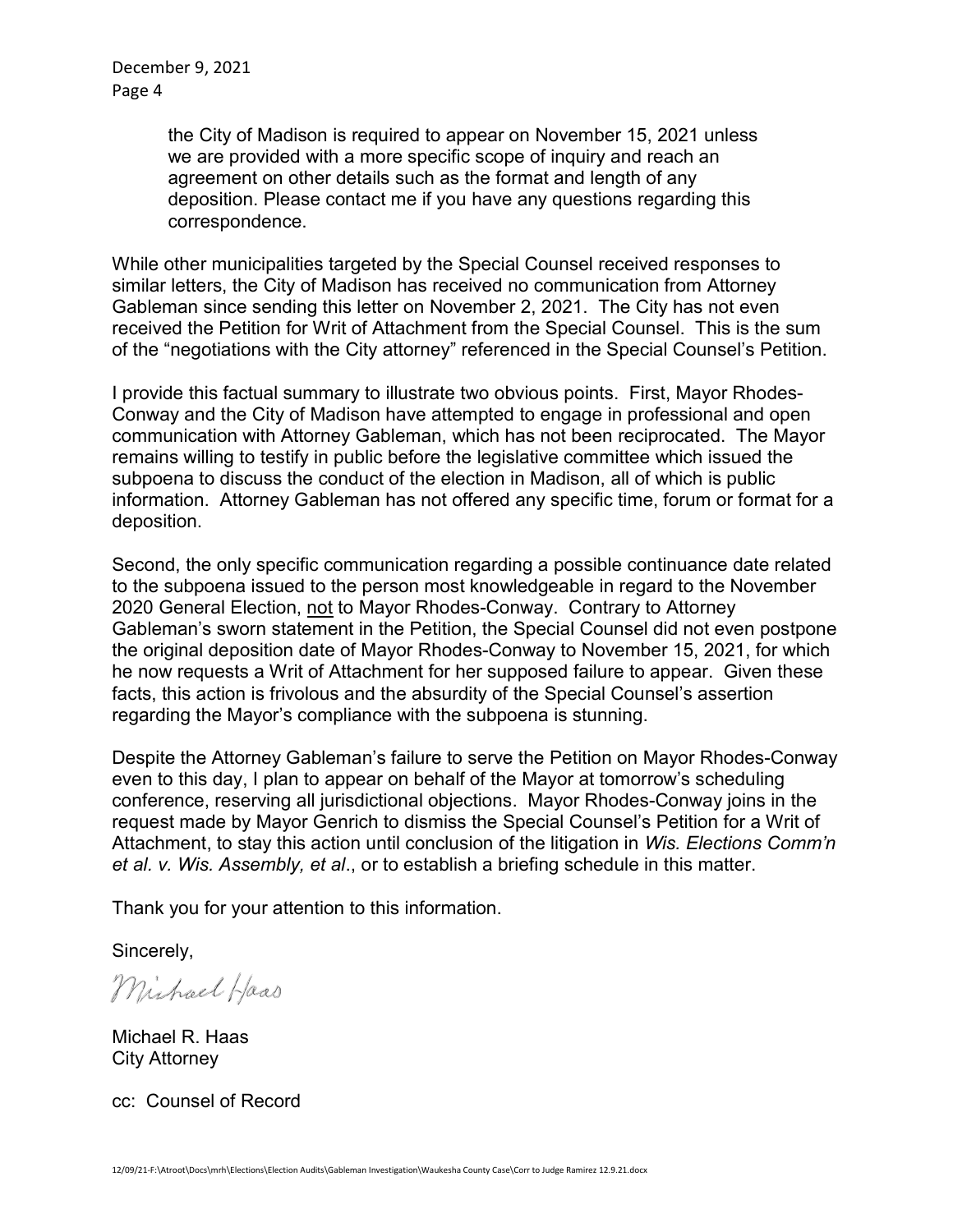Caution: This email was sent from an external source. Avoid unknown links and attachments.

Dear Mr. Haas,

We have been trying to work with you in order to schedule the deposition of the person most knowledgeable as described in the Wisconsin State Assembly's subpoena of October 4, 2021 as well as to coordinate your client's compliance with the Assembly's subpoena duces tecum of that same date.

This office is currently reviewing the documents produced by the City of Madison last Friday, October 15.

In order to provide our office more time to review materials produced last week, as well as to give both parties additional time to reach an understanding of the scope and nature of the topics to be addressed in the deposition, we are continuing the return date from Friday, October 22, 2021 to Monday, November 15, 2021 at 9:30 a.m.

Thank you, Mike Gableman Office of the Special Counsel Tel. (262) 202-8722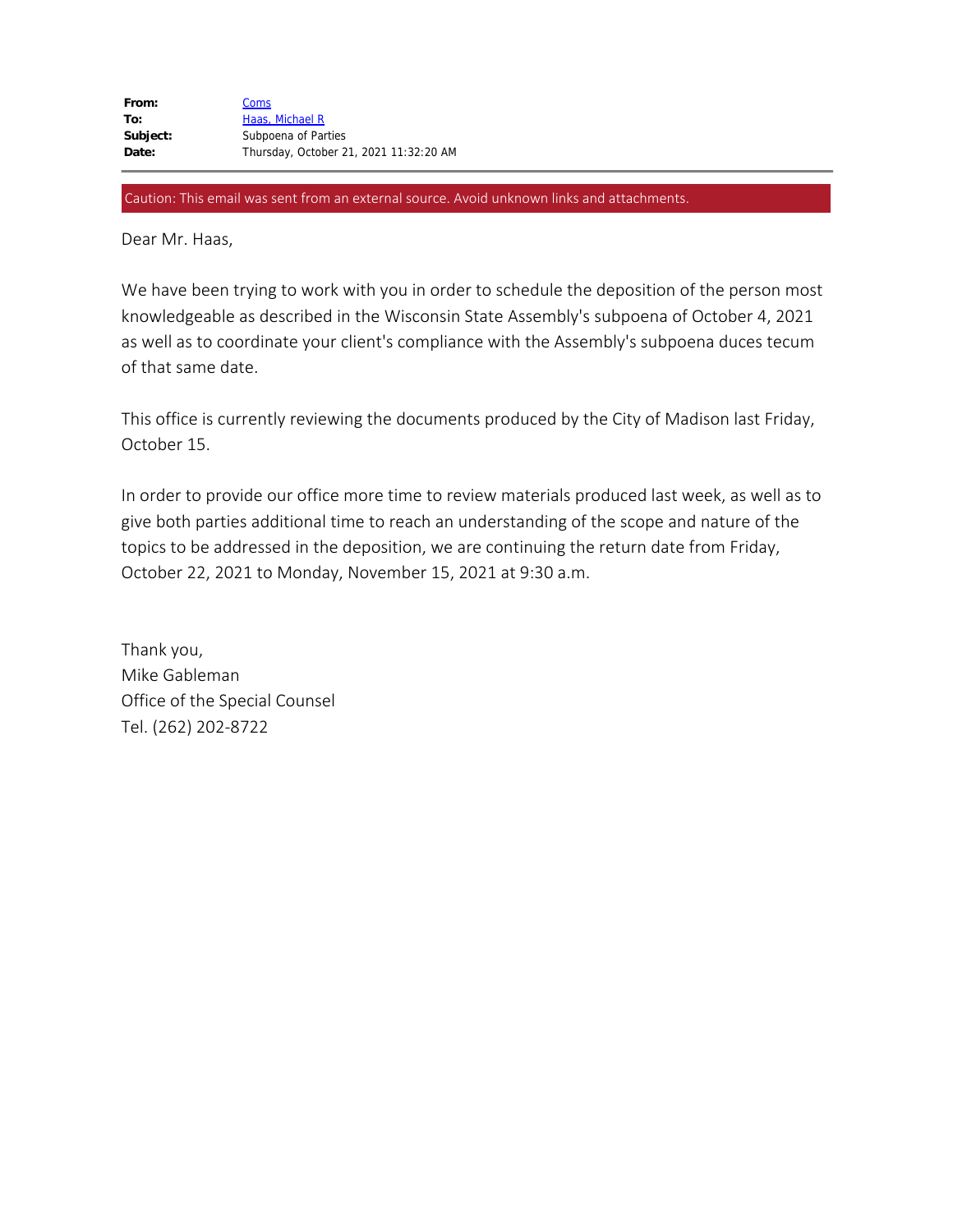

## Office of the City Attorney

Michael R. Haas, City Attorney Patricia A. Lauten, Deputy City Attorney

ASSISTANT CITY ATTORNEYS

Janae F. Hochmuth Kate M. Smith Madison, Wisconsin 53703-3345

Jaime L. Staffaroni

Steven C. Brist **Kevin B. Ramakrishna** City-County Building, Room 401 Jason Donker Matthew D. Robles 210 Martin Luther King, Jr. Boulevard

Amber R. McReynolds Doran E. Viste (Telephone) 608-266-4511 Marci A. Paulsen Brittany A. Wilson (Facsimile) 608-267-8715 attorney@cityofmadison.com

> LITIGATION ASSISTANT Patricia V. Gehler

> > November 2, 2021

The Honorable Michael Gableman Special Counsel Wisconsin State Assembly Committee on Elections and Campaigns 200 South Executive Drive, Suite 101 Brookfield, WI 53005

Dear Special Counsel Gableman:

I am writing with regard to the return date of the deposition subpoena which your office issued for the person most knowledgeable in regard to the 2020 General Election that is employed by the City of Madison. The subpoena originally scheduled the deposition for October 22, 2021. On October 21, 2021, I received your email correspondence continuing the return date to November 15, 2021. Your email, as well as my previous telephone conversation with Carol of your office, indicated that the continuance date would give both parties additional time to reach an understanding of the scope and nature of the topics to be addressed in the deposition.

The requested continuance date is two weeks away and separate court action has been initiated since we received your correspondence. That may or may not affect the enforcement of a similar subpoena in your proceedings as well as the format of any deposition. As you know, the Court is not scheduled to rule in that matter until later in December at the earliest, and that litigation is likely to also govern the issues we have raised regarding our subpoena.

Under these circumstances, and because we have received no further request from you, I am reiterating our understanding that no official from the City of Madison is required to appear on November 15, 2021 unless we are provided with a more specific scope of inquiry and reach an agreement on other details such as the format and length